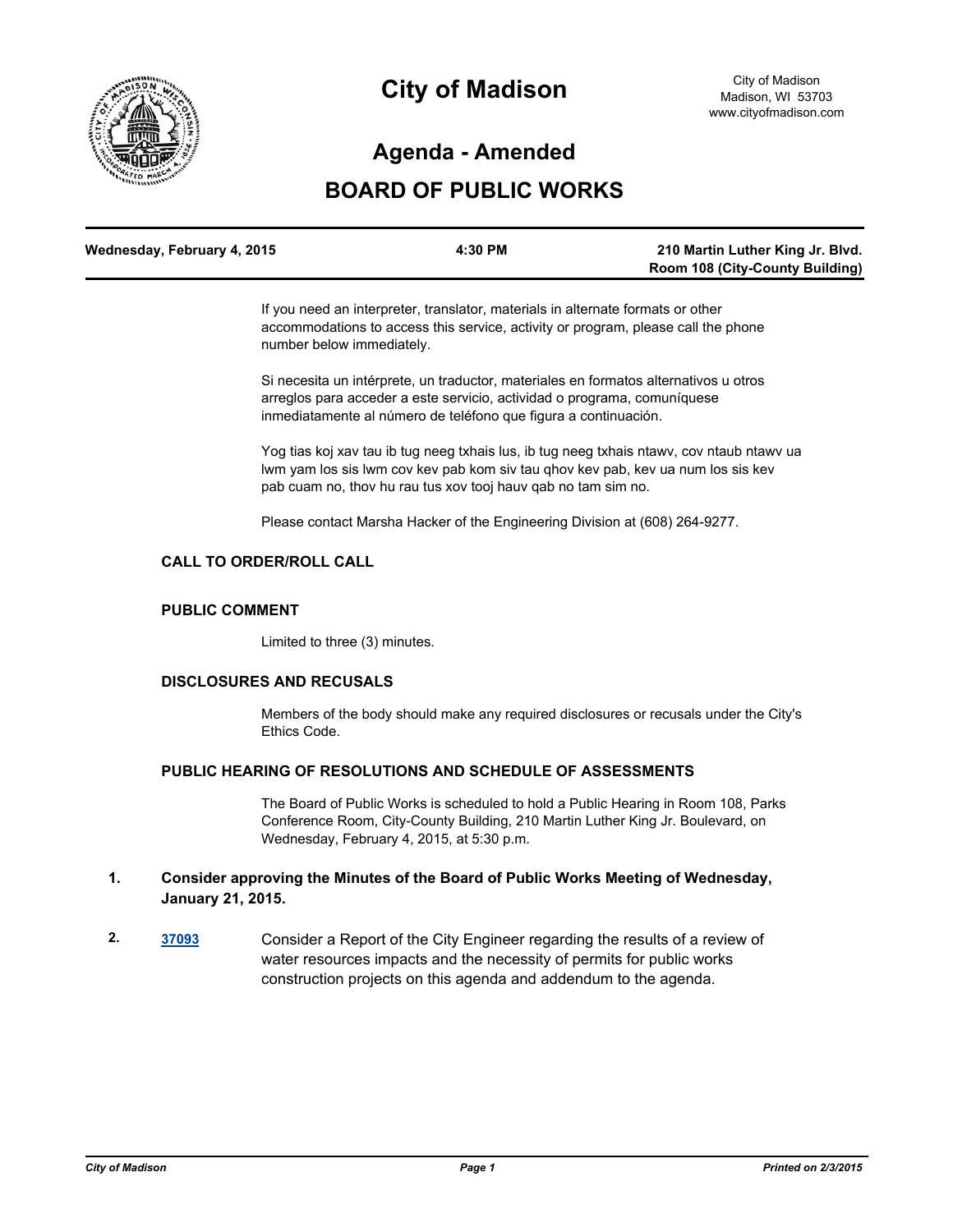**3. At this time, a consent agenda will be moved with the recommended action listed for each item EXCEPT:**

**1) items which have registrants wishing to speak.**

**2) items which require an extraordinary (roll call) vote and are not included on the consent agenda by unanimous consent.**

**3) items which Board Members have separated out for discussion/debate purposes.** 

**Those numbers with an asterisk are consent agenda items.**

#### **CONSIDER THE FOLLOWING PUBLIC HEARING ITEMS:**

**4. 36926** Approving plans, specifications and schedule of assessments for streetlights - 6701 Maple Grove Road. (7th AD)

> The Public Hearing is scheduled at 5:30 p.m. before the Board of Public Works in the Parks Conference Room, Room 108, City-County Building.

**5. 36927** Approving plans, specifications and schedule of assessments for streetlights - Melody Lane. (17th AD)

The Public Hearing is scheduled at 5:30 p.m. before the Board of Public Works in the Parks Conference Room, Room 108, City-County Building.

**6. [37015](http://madison.legistar.com/gateway.aspx?m=l&id=/matter.aspx?key=39896)** Approving Plans, Specifications, And Schedule Of Assessments For North Pinckney Street Assessment District - 2015.

The Public Hearing is scheduled at 5:30 p.m. before the Board of Public Works in the Parks Conference Room, Room 108, City-County Building.

**7. [37016](http://madison.legistar.com/gateway.aspx?m=l&id=/matter.aspx?key=39897)** Approving Plans, Specifications, And Schedule Of Assessments For Adams Street, Randall Avenue and Mound Street Resurfacing Assessment District - 2015.

> The Public Hearing is scheduled at 5:30 p.m. before the Board of Public Works in the Parks Conference Room, Room 108, City-County Building.

#### **ITEMS REFERRED BY THE COMMON COUNCIL**

**8. [36850](http://madison.legistar.com/gateway.aspx?m=l&id=/matter.aspx?key=39754)** Authorizing the Mayor and City Clerk to enter into an agreement with OPN Architects to provide architectural programming and master site planning design services for the Madison Fire Department Dairy Drive Employee Development Center and Fire Station No. 14 Master Site Plan Study in the amount of \$54,300.

REPORT BY CITY ENGINEERING.

RECOMMEND TO ADOPT

## **PUBLIC WORKS CONSTRUCTION MANAGEMENT - PRIVATE CONTRACTS**

**9.\* [35792](http://madison.legistar.com/gateway.aspx?m=l&id=/matter.aspx?key=38839)** Accepting sanitary sewer, storm sewer, and street improvements (excluding bituminous surface pavement) constructed by Private Contract In Woodstone Replat - Phase I, Private Contract No. 2257. RECOMMEND TO ADOPT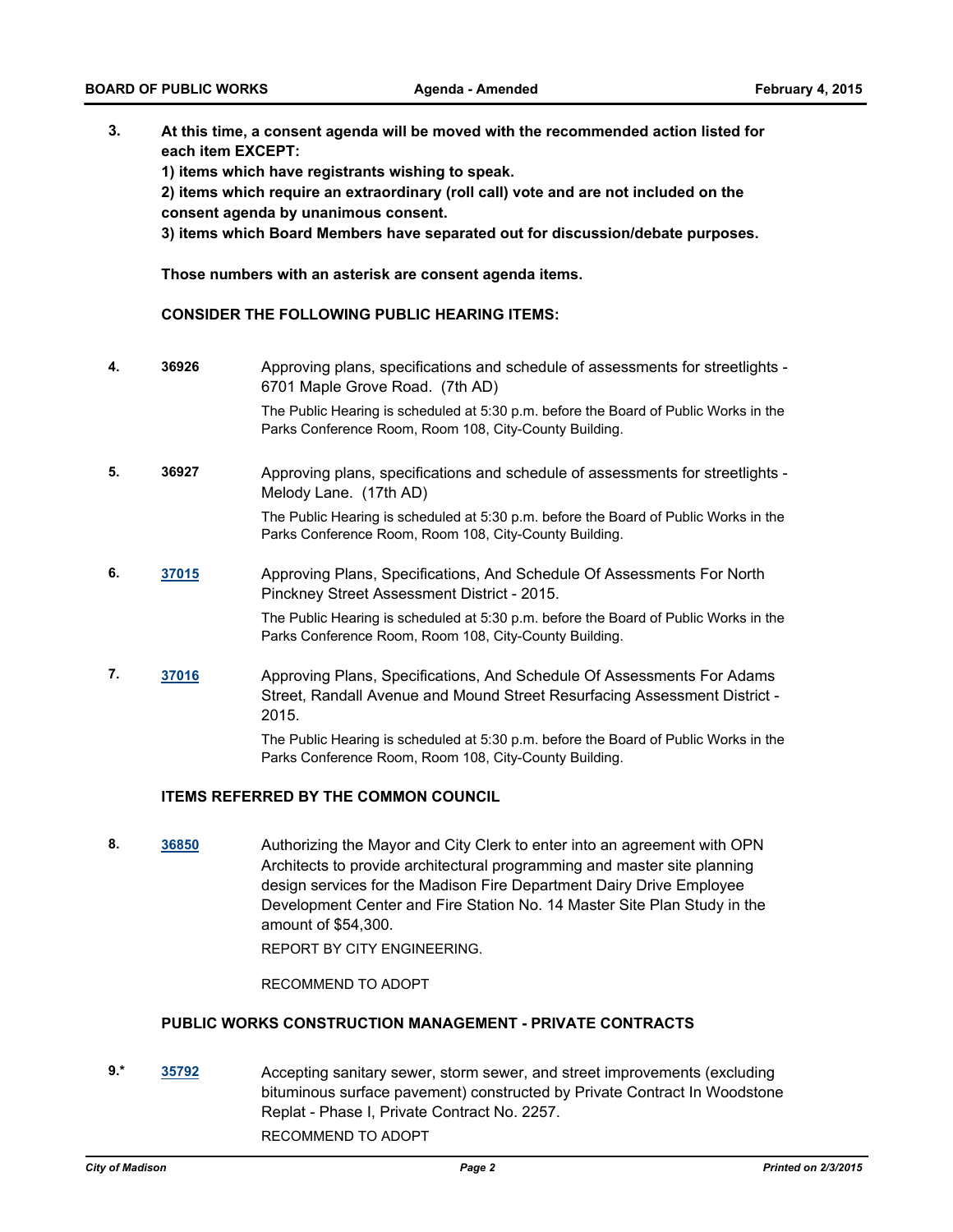- **10. [36959](http://madison.legistar.com/gateway.aspx?m=l&id=/matter.aspx?key=39852)** Approving plans and specifications for public improvements required to serve Phase 21 of the Subdivision known as Grandview Commons and Grandview Commons Replat No. 1 and authorizing construction to be undertaken by the Developer, Private Contract No. 2417. (3rd AD) RECOMMEND TO ADOPT
- **11. [36960](http://madison.legistar.com/gateway.aspx?m=l&id=/matter.aspx?key=39853)** Approving plans and specifications for public improvements required to serve Phase 22 of the Subdivision known as Grandview Commons and Grandview Commons Replat No. 1 and authorizing construction to be undertaken by the Developer, Private Contract No. 2417. (3rd AD) RECOMMEND TO ADOPT
- **12. [36961](http://madison.legistar.com/gateway.aspx?m=l&id=/matter.aspx?key=39854)** Approving plans and specifications for public improvements required to serve Phase 3 of the Subdivision known as Birchwood Point and authorizing construction to be undertaken by the Developer, Private Contract No. 2414. (9th AD)

RECOMMEND TO ADOPT

- **13. [36962](http://madison.legistar.com/gateway.aspx?m=l&id=/matter.aspx?key=39855)** Approving plans and specifications for public improvements required to serve Phase 7 of the Subdivision known as The Meadowlands and authorizing construction to be undertaken by the Developer, Private Contract No. 2415. (3rd AD) RECOMMEND TO ADOPT
- **14. [36963](http://madison.legistar.com/gateway.aspx?m=l&id=/matter.aspx?key=39856)** Approving plans and specifications for public improvements required to serve Phase 2 of the Subdivision known as North Addition to Grandview Commons and authorizing construction to be undertaken by the Developer, Private Contract No. 2416. (3rd AD) RECOMMEND TO ADOPT
- **15. [36987](http://madison.legistar.com/gateway.aspx?m=l&id=/matter.aspx?key=39871)** Approving plans and specification a project known as The Willows Offsite Utilities Only and authorizing construction to be undertaken by the Developer, Private Contract No. 2419. (9th AD) RECOMMEND TO ADOPT

## **PUBLIC WORKS CONSTRUCTION MANAGEMENT - PUBLIC CONTRACTS**

**16.\* [37072](http://madison.legistar.com/gateway.aspx?m=l&id=/matter.aspx?key=39928)** Declaring the City of Madison's intention to exercise its police powers establishing Burning Wood Way, Comanche Way, Menomonie Court, Burning Wood Court and Fourth Street Utility Replacement with Resurfacing 2015 Assessment District.

RECOMMEND TO ADOPT

## **RESOLUTIONS APPROVING THE CONSTRUCTION OF PUBLIC WORKS PROJECTS**

**17. [36877](http://madison.legistar.com/gateway.aspx?m=l&id=/matter.aspx?key=39773)** Approving plans and specifications and authorizing the Board of Public Works to advertise and receive bids for Structural Rehabilitation of Water Mains - 2015 (Citywide).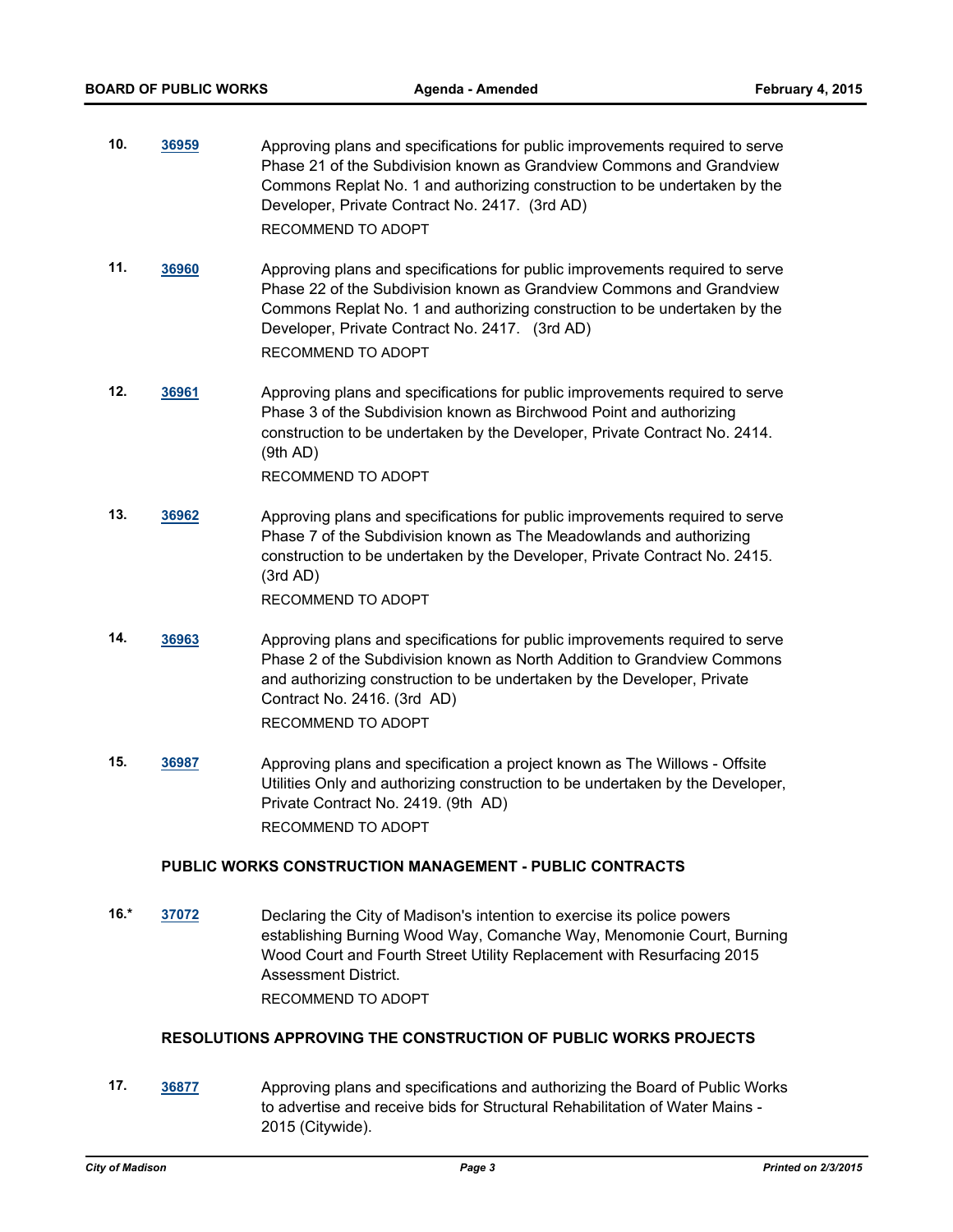Madison Water Utility will be rehabilitating approximately 8,000-FT of existing, deteriorated water mains in the Unit Well 25 area using structural cured-in-place-pipe lining methods designed for pressurized drinking water applications. Approximately 6,000-FT of the project is located within 2015 street resurfacing segments and will be completed ahead of the proposed resurfacing. Estimated cost is \$1,000,000.

#### REPORT BY WATER UTILITY

**18. [36988](http://madison.legistar.com/gateway.aspx?m=l&id=/matter.aspx?key=39872)** Approving plans and specifications and authorizing the Board of Public Works to advertise and receive bids for HVAC Upgrade for Olbrich Botanical Gardens - Phase I. (6th AD)

> This project will provide for the replacement of the original boilers and pumps with high efficient units. This will also open up space in the mechanical room to allow for the future HVAC improvement associated with the expansion of the facility. Estimated cost of this project is \$300,000.

REPORT BY CITY ENGINEERING

**19. [36999](http://madison.legistar.com/gateway.aspx?m=l&id=/matter.aspx?key=39883)** Approving plans and specifications and authorizing the Board of Public Works to advertise and receive bids for Brittingham Park Path and Boat Launch Reconfiguration - 2015.

> This project includes the removal and replacement of approximately 230 LF of the Brittingham Park bike path, removal of 3 feet of the Brittingham Park concrete boat launch, and re-grading around the launch and new bike path to facilitate entry of weed cutters into Monona Bay. Re-graded area will be reinforced using Geoweb and landscaped consistent with the surrounding park. Estimated cost will be available at the Board Meeting.

## REPORT BY CITY ENGINEERING

**20. [37078](http://madison.legistar.com/gateway.aspx?m=l&id=/matter.aspx?key=39934)** Approving plans and specifications and authorizing the Board of Public Works to advertise and receive bids for Quann Park Tennis Court Reconstruction - Phase 2. (14th AD)

> This contract consists of the reconstruction of the remaining 6 tennis courts. The first 6 courts were reconstructed in 2011. Construction timetable is to be decided yet as we are working with the user groups (leagues/schools, etc.), to find out when the reconstruction would impact them the least. Project estimate is \$215,000.00.

REPORT BY PARKS DIVISION

#### **CHANGE ORDERS TO PUBLIC WORKS CONTRACTS**

- **21. [36903](http://madison.legistar.com/gateway.aspx?m=l&id=/matter.aspx?key=39799)** Change Order No. 4 to Change Order No. 6999, Oarkridge Avenue, Ohio Avenue, and Miller Avenue Resurfacing Assessment District - 2013, to Capitol Underground, Inc. in the amount of \$13,625.00. REPORT BY WATER UTILITY
- **22. [37036](http://madison.legistar.com/gateway.aspx?m=l&id=/matter.aspx?key=39908)** Change Order No. 3 to Contract No. 7246, West Johnson and North Henry Street Streetscapes Assessment District - 2014, to Parisi Construction Co., Inc. in the amount of \$36,990.30. REPORT BY CITY ENGINEERING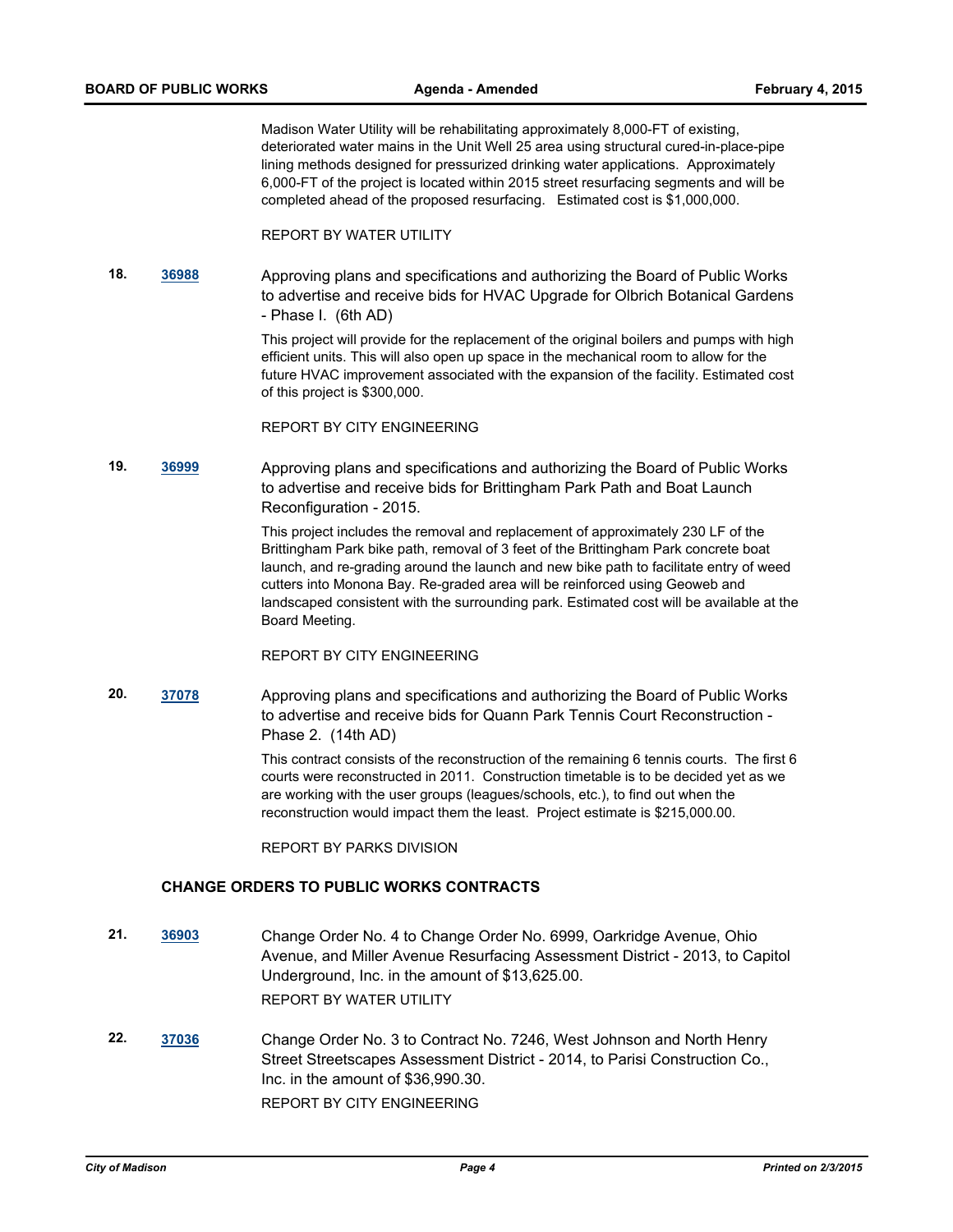**23. [37038](http://madison.legistar.com/gateway.aspx?m=l&id=/matter.aspx?key=39910)** Change Order No. 2 to Contract No. 7317, Morrison Court Reconstruction Assessment District 2014, to Joe Daniels Construction Co., Inc. in the amount of \$900.00 (over 8% contingency on the dollar amount of total change orders). REPORT BY CITY ENGINEERING

### **MISCELLANEOUS**

- **24.\* [37001](http://madison.legistar.com/gateway.aspx?m=l&id=/matter.aspx?key=39885)** Subcontractor List for Contract No. 7408, Skatepark Central Park, Madison, to Drax, Inc. for 62.67%. ACCEPT
- **25. Appeals regarding prequalifications of various contractors to bid on City of Madison Public Works Projects, and contractors applying to be licensed Concrete Layers, Asphalt Pavers, and Mudjackers as approved by the City Engineer, if any.**

### **APPROVAL OF BIDS OPENED BY CITY ENGINEERING**

- **26. [35487](http://madison.legistar.com/gateway.aspx?m=l&id=/matter.aspx?key=38563)** Awarding Public Works Contract No. 7339, Madison Water Utility Lakeview Reservoir Reconstruction. RECOMMEND AWARD TO LANDMARK STRUCTURES I, L.P.
- **27. [36800](http://madison.legistar.com/gateway.aspx?m=l&id=/matter.aspx?key=39721)** Awarding Public Works Contract No. 7411, Booster Pump Station 115 Upgrade. RECOMMEND AWARD TO MIDWEST GENERAL & MECHANICAL CONTRACTORS, INC.

## **ADDENDUM**

## **ITEMS REFERRED BY THE COMMON COUNCIL**

**28. [37123](http://madison.legistar.com/gateway.aspx?m=l&id=/matter.aspx?key=39977)** Approving the use of Safe Routes funding for the installation of new sidewalk on Tompkins Drive. REPORT BY CITY ENGINEERING

RECOMMEND TO ADOPT

## **RESOLUTIONS APPROVING THE CONSTRUCTION OF PUBLIC WORKS PROJECTS**

**29. [37108](http://madison.legistar.com/gateway.aspx?m=l&id=/matter.aspx?key=39962)** Approving plans and specifications for Intersection Improvements at American Parkway & Eastpark Boulevard and American Parkway & Buttonwood Drive - 2015.

> The project consists of constructing intersection improvements at the American Parkway intersections with Eastpark Blvd and Buttonwood Drive. The area was initially developed by American Family Insurance and as development continues in the area, improvements to increase capacity at these intersections has become necessary. At the American Parkway/Eastpark Blvd intersection a double left-turn lane will be installed along with upgrading the existing signalization equipment to meet current City standards. The American Parkway/Buttonwood Drive intersection will be signalized to help improve capacity and pedestrian safety.